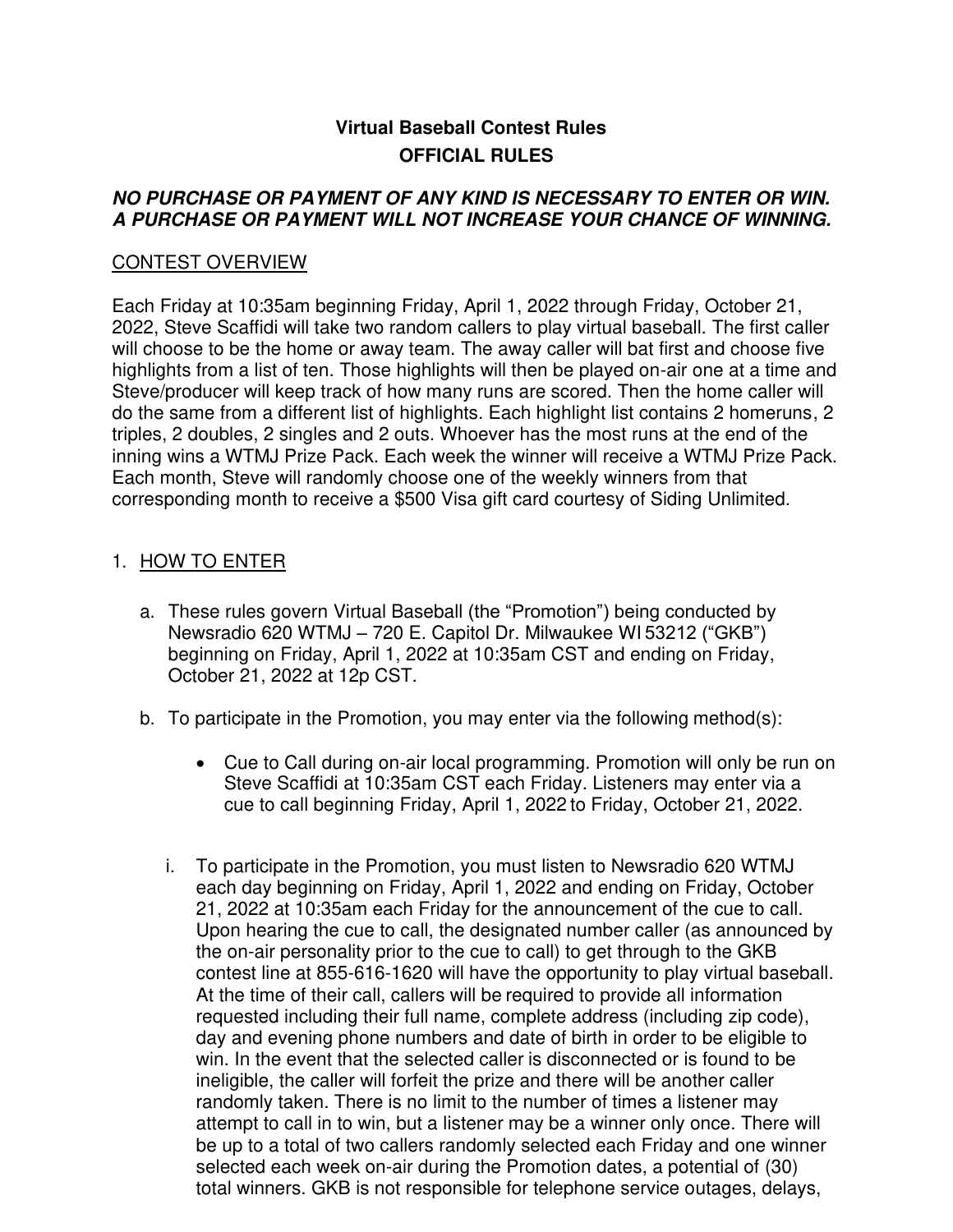busy signals, equipment malfunctions or any other technological difficulties that may prevent an individual from completing his/her telephone call. Due to delays in the GKB online streaming of its broadcast signal, listeners to the online stream may not be able to participate in or may be disadvantaged in participating in on-air contests.

c. Show times are subject to change based on breaking news and specialty content at the discretion of GKB. GKB reserves the right to not notify fans and to not update contest rules or the webpage when such situations occur.

## 2. ELIGIBILITY RESTRICTIONS

- a. The Promotion is open to all persons who are 18 years of age and who reside in Wisconsin. Employees of GKB, its subsidiary and affiliated entities, GKB's advertising and promotional agencies, its participating sponsors, [other radio stations in the Milwaukee metropolitan area and the members of their immediate families (spouse, parents, siblings, or children) and/or households (whether related or not) are ineligible to participate or win. This Promotion is subject to all applicable federal, state and local laws and regulations and is void where prohibited.
- b. Listeners are eligible to win a prize in a Promotion conducted by GKB only once every seven (7) days and only once every thirty (30) days if the prize is valued over \$600. Only one (1) winner per household is permitted in any GKB promotion.
- c. The winner must provide valid government-issued photo identification and provide his or her complete address, date of birth and phone number to claim a prize.
- d. Entrants are required to provide truthful information and GKB will reject and delete any entry that it discovers to be false or fraudulent. GKB will disqualify any entry from individuals who do not meet the eligibility requirements.

### 3. PRIZES

- a. Up to (1) total weekly prize will be given away each Friday at 10:35am CST. The number of weekly prizes awarded each month depends on the number of Fridays in that month. (1) total Grand prize will be randomly given away each month from that corresponding month's weekly winners.
	- Weekly prize: WTMJ Prize Pack, ARV is \$25
	- Monthly Grand Prize: \$500 Visa gift card

The Approximate Retail Value ("ARV") of the prize is listed next to the prize above. The winner will be solely responsible for all taxes and all other fees and expenses not specified herein associated with the receipt and use of the Prize. GKB accepts no responsibility for repairing any real or supposed damage to any prize.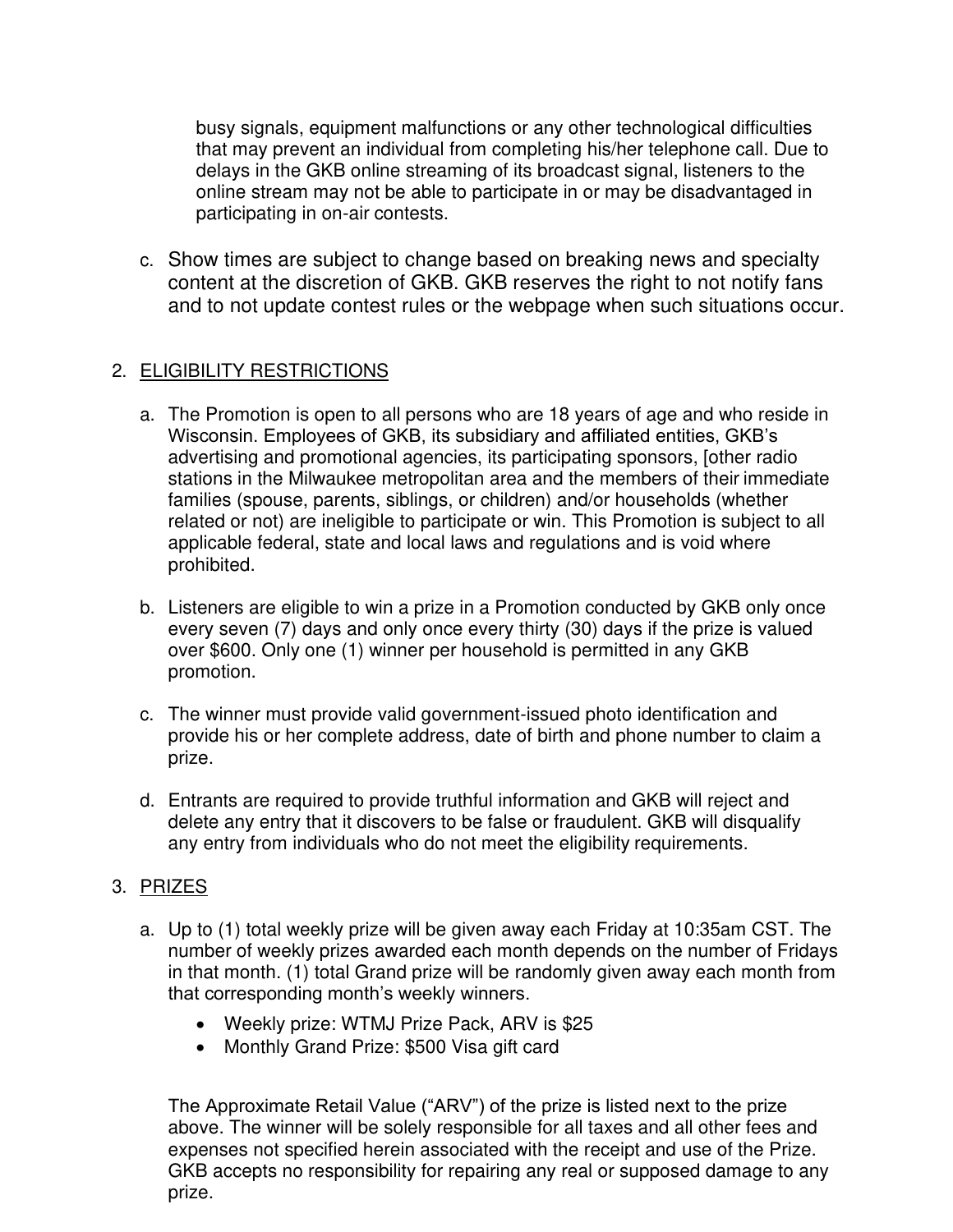- b. All prizes or prize certificates will be mailed to the winners to the address given by the winner. The winner will forfeit any prize or prize certificate not claimed within 30 days. In the event that a prize or prize certificate is mailed to the winner, the winner assumes the risk of its loss. GKB is not responsible for the safe arrival of a prize or prize certificate.
- c. There is no substitution, transfer or cash equivalent for prizes, except that GKB may, at its sole discretion, substitute prizes or cash of comparable value. The prizes are expressly limited to the item(s) listed above and unless otherwise expressly specified, do not include taxes, gratuities or any other expenses. Other restrictions may apply.

### 4. WINNER SELECTION AND NOTIFICATION

- a. Decisions of GKB management with respect to the Promotion are final.
- b. Each weekly winner will be determined by 12p of that corresponding Friday beginning Friday, April 1, 2022 through Friday, October 21, 2022.
- c. If there is a tie, there will be one extra inning played. The home caller will select one highlight from a list of two. One highlight is a walk-off homer and the other is a strikeout. If the home caller selects the homer they win, if they select the strikeout they lose.
- d. Each monthly winner will be determined by 12p on the last Friday of each month beginning Friday, April 29, 2022 through Friday, October 21, 2022.
- e. All final winners will be determined by 12p Friday, October 21, 2022.
- f. Odds of winning a Weekly Prize depends upon the number and order of calls received and highlights chosen by the callers.
- g. Odds of winning a Grand Prize depends upon the number of Fridays in the corresponding month that a weekly winner wins. Either 1 out of 4 or 1 out of 5.
- h. Qualifiers must listen to Newsradio 620 WTMJ 4@10 with Steve Scaffidi on Fridays at 10:35am to win. Qualifiers and the Grand Prize winner need not be present to win.
- i. The winner must execute and return any required affidavit of eligibility and/or liability/publicity release within ten (10) days of winning or prize will be forfeited and an alternate winner may be selected by random. If a potential winner cannot be contacted, fails to sign and return the required affidavit of eligibility and/or liability/publicity release within the required time period, or if a prize or prize notification is returned as undeliverable, the potential winner forfeits the prize.

### 5. CONDITIONS

a. Payments of all federal, state and local taxes are solely the responsibility of the winner. The winner will be required to complete and submit an IRS Form W-9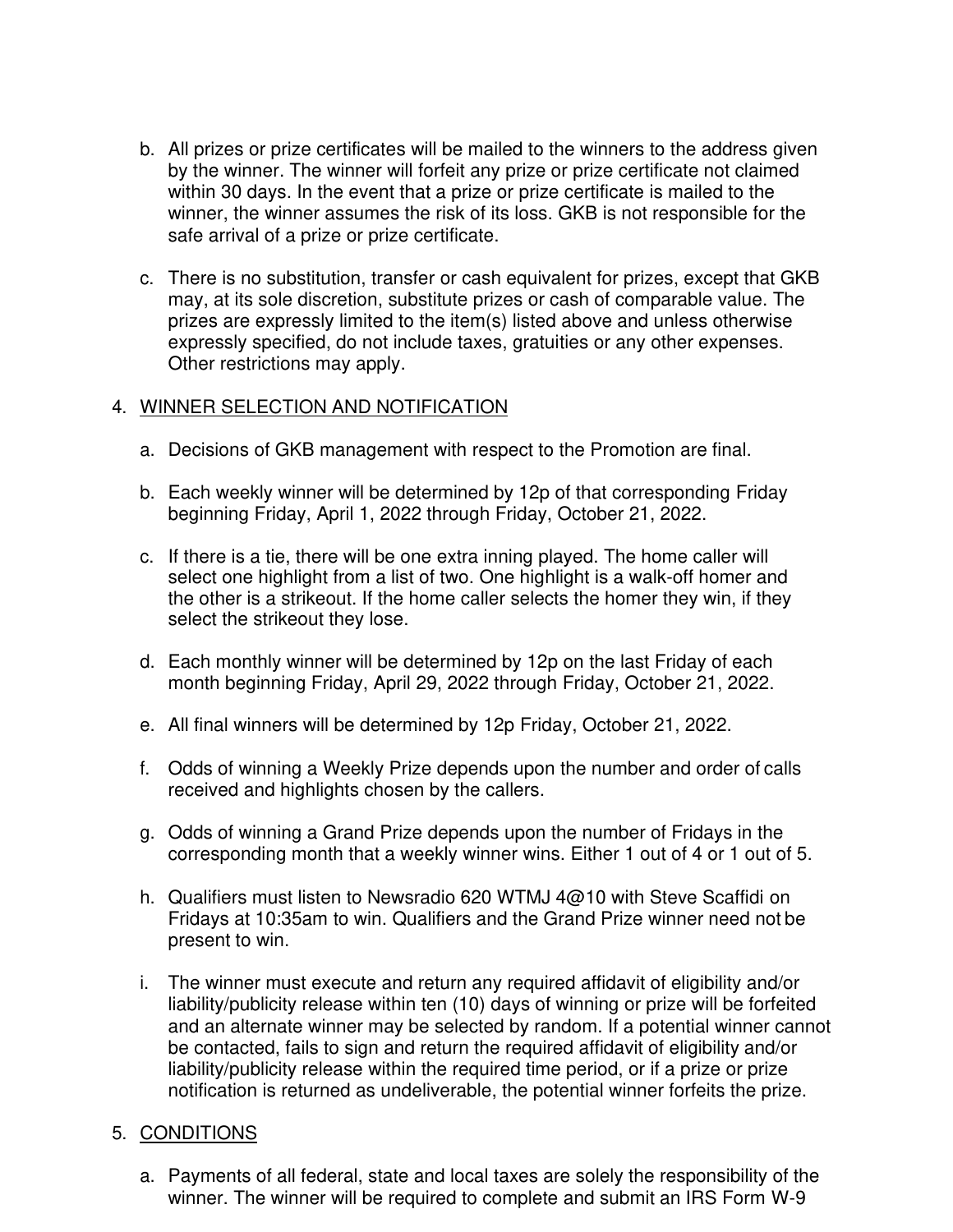with the winner's full Social Security Number or the equivalent for receipt of any prize valued at \$600 or more or for any prizes awarded by GKB in a calendar year with an aggregate value of \$600 or more. Failure to submit a complete W-9 or equivalent will result in forfeiture of the prize. Such winnings of \$600 or more will be reported to the IRS.

- b. By participating in the Promotion, the winner agrees to have the winner's name, voice and likeness used in any advertising or broadcasting material relating to the Promotion without additional financial or other compensation, and, where legal, to sign a publicity release confirming such consent prior to acceptance of the prize.
- c. Prior to awarding any prize(s) or prize certificate(s), GKB, in its sole discretion, may require Promotion winner(s) (and any travel companion(s) or guest(s)) to sign a liability release, agreeing to release and hold harmless GKB, its subsidiary and affiliated entities, their respective officers, shareholders, directors, employees, agents and representatives and all of their successors and assigns from and against any and all claims or liability arising directly or indirectly from the prize and participation in the Promotion.
- d. If for any reason this Promotion cannot be executed as planned, including, but not limited to, as a result of infection by computer virus, tampering, unauthorized intervention, fraud, technical failures, or any other causes beyond the control of GKB that corrupt or affect the security, administration, fairness, integrity or proper conduct of the Promotion, or if the Promotion is compromised or becomes technically corrupted in any way, electronically or otherwise, the Station reserves the right to cancel, terminate, suspend, or modify the Promotion. If the Promotion is terminated before the original end date, GKB reserves the right to select the winner(s) by random drawing from among all eligible non-suspect entries received as of the termination time/date or otherwise modify the procedure for selecting winner(s).
- e. GKB, in its sole discretion, reserves the right to disqualify any person tampering with the entry process or the operation of GKB's website. Failure to comply with the rules of the Promotion may result in a contestant's disqualification and/or forfeiture of any prize or prizes. If GKB makes a good faith determination that an entrant has cheated or committed fraudulent activity in connection with a Promotion, GKB reserves the right to disqualify that entrant from entering and/or winning future Promotions and to prosecute and seek damages to the fullest extent permitted by law.
- f. GKB reserves the right to make changes in the rules of the Promotion, including, without limitation, the substitution of a prize of equivalent value, which will become effective upon announcement. If due to circumstances beyond the control of GKB, any competition or prize-related event or travel is delayed, rescheduled, postponed or cancelled, GKB reserves the right, but not the obligation, to cancel, terminate, suspend, or modify the Promotion and shall not be required to award a substitute prize.
- g. GKB is not responsible for typographical or other errors in the printing, the